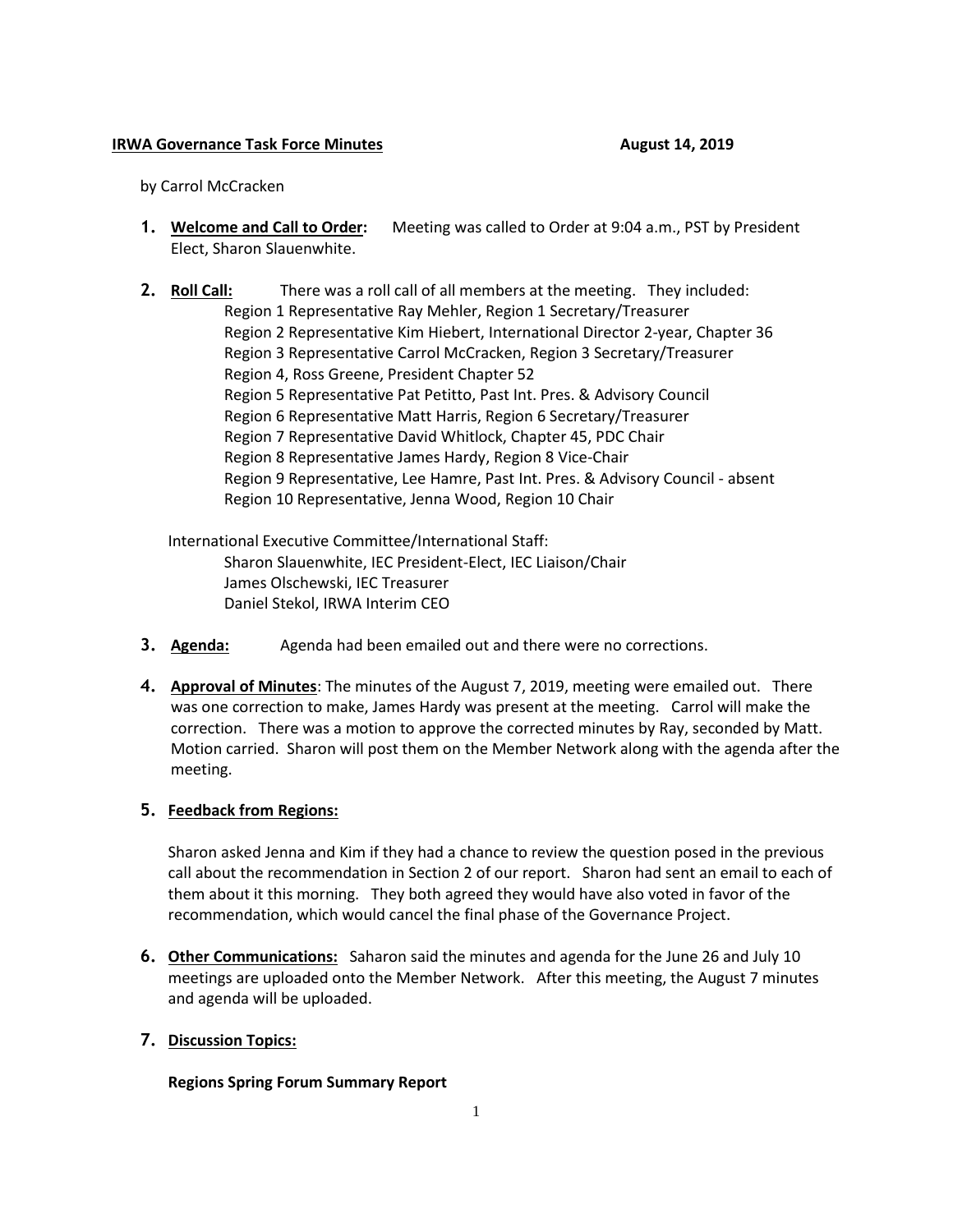James has received information from all of the Regions now, but he hasn't had time to finish compiling them yet. He hopes to have this completed in a draft form to email out by the end of the week, for everyone's review.

### **Member Survey**

Ray said the Region Chairs should be getting an email today asking them to send a message promoting the survey to their members. Some of the Chairs have sent it to Chapter Presidents already. Region Presidents should send a to their members on or about August 19, and the survey itself is going out on August 21. Ray asked Daniel about getting a preview of the actual survey questions prior to it being sent. Daniel will provide it to Ray.

There was a question about the content of the survey and it was pointed out this would be a small two-question survey that would only take one or two minutes. It is different than the questions asked of the Regions over the last few months.

#### **Task Force Report - Section 3 – Future Recommendations:**

**Fair and Balanced Representation on the Board of Directors**

**#1. Do we think the IGC should address the gap identified re: International Chapters having no voice/vote on the International Governing Council.**

*Discussion at the last meeting indicates the GTF is open to recommending that the discussion/review on this topic continues with an objective of finding a means to bringing an International Chapter President to the IGC as a representative for the international membership outside the US & Canada.*

Feedback from the GTF members:

Members of the Task Force agreed with the wording and the response. There were some concerns voiced by some Canadian chapter members who wondered if they would lose their place since they are also International members/Chapters. These members were assured this was not the case, but glad they asked.

# **#2. Should our Industry Committees, CoPs, Service Committees have a voice on the Board of Directors?**

*During the Governance Project, numerous suggestions were brought forward that these groups should have a voice and vote on the board of directors, however, because they are appointed positions, rather than elected positions, feedback at the Edmonton Leadership Session flagged some concerns about that. It was suggested that a nominations committee have the responsibility to identify candidates from those groups for one or more positions on the BOD. Candidates would run for election to the board or IGC. Is that a feasible option to investigate further? Ideally, membership, education, ethics, and credentialing would all be represented on the BOD with voice and vote.*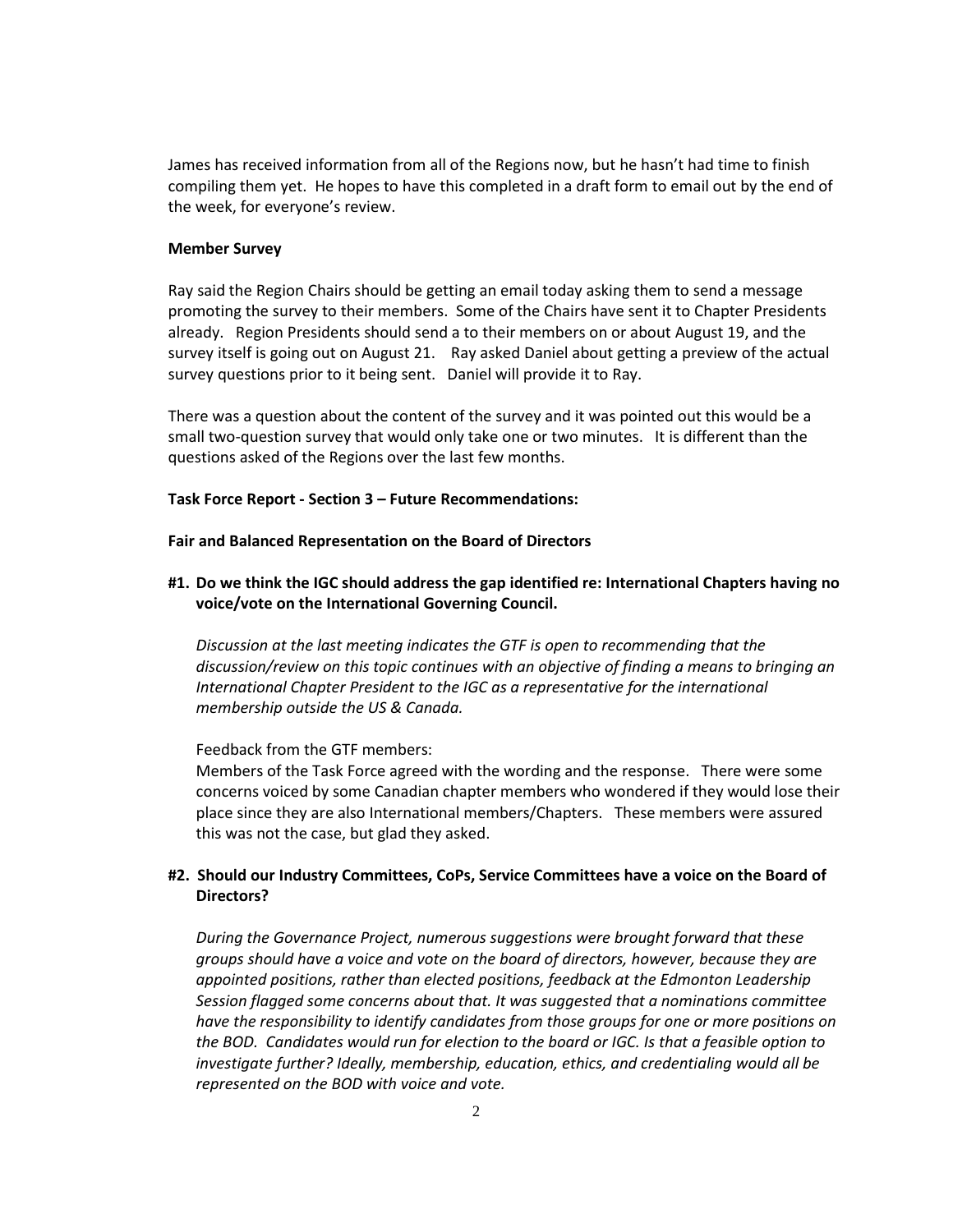Feedback from the GTF members:

- **-** It was expressed there have been significant IEC changes this last year with positive steps of having more communication with these groups, which may be enough without officially changing bylaws or giving votes. No need for changes at this moment, and encourage the IEC to keep this up.
- **-** Transparency has helped at every level of the organization. With that funnel of information, these groups, it is a good step in the right direction. Felt committee chairs and other leaders should have a voice and it leads to leadership building.
- **-** At this time the President Elect appoints the incoming Charis and Vice Chairs. It was expressed there is a potential conflict when people are appointed and those people are given a vote. An elected person may be better, but it again may come from a list.
- **-** Aimie Mims has been involved with the Committees and COP's with the organization's strategic planning. There is a plan to keep communications with them quarterly.
- **-** Multiple people supported these groups more engagement as previously mentioned, but the majority seemed to want to keep the expanded communications going before making changes and giving votes.
- **-** It is a topic that can go both ways. In meeting with the groups, it is a concern they have. A lot of Committees and COP's have asked for a voice and vote. We can try the communications first, but not forget to revisit the concern in the future.
- **-** The consensus was to put any discussion about a vote into a later phase. There is significant merit that the COP's and Committees have more of a voice, we want to see how their greater involvement works with the strategic planning process before making any large revisions. It may require a policy change for the IEC to always keep this level of communications with the COP's and Committees. This wouldn't be a change for the bylaws if is successful. The policies are being reviewed, but are almost done, so it may not be a change that can be made right now but could at a later time. The plan would be to review it again in the summer.

## **#3. Should consideration be given to exploring equalization of votes on the IGC/BOD**

*ie. Is it acceptable that a region with 5 chapters and 300 members has the same weighted vote (1) on the IGC as a region that has 14 chapters and 1300 members?*

*Does the GTF consider the status quo acceptable at this time or should there be further review of the imbalance of regional representation which is presently not proportional or balanced based on the number of members/chapters in each region?*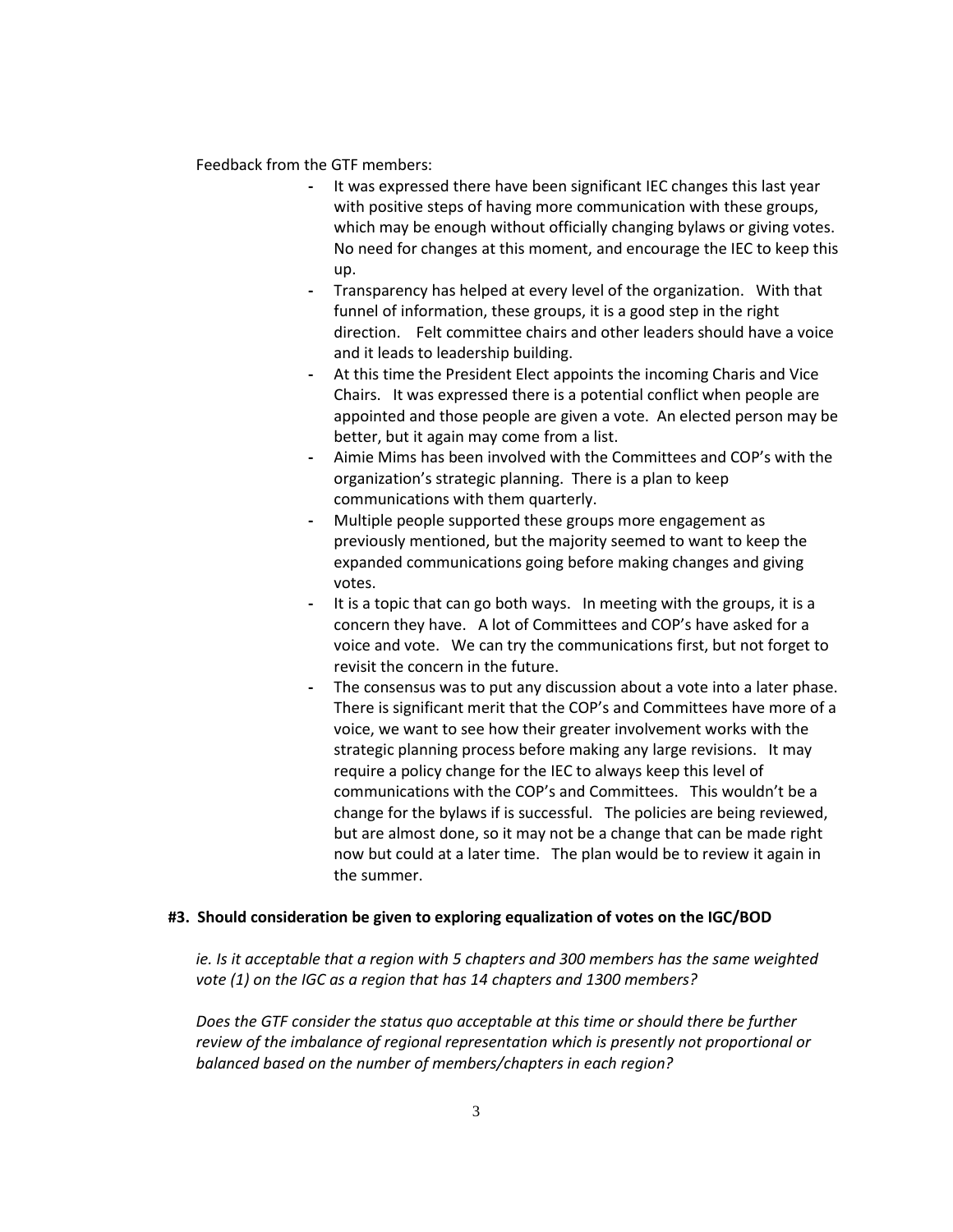Should there be further review, or should we keep the status quo?

Feedback from the GTF members:

- **-** Further review, but there could be problems in making changes. It was mentioned how the U.S. Constitution has both proportional and nonproportional representation. It could be seen the same way where the Board of Directors is proportional to membership and Chapter/Regions, and then the IEC is nonproportional. The Canadian Constitution was also discussed. If it is still working, why make changes.
- **-** Concern that arises from stating we want further review of Region composition can generate old concerns or rumors that there are still desires for region realignment, region elimination, etc. that we do not want to foster.
- **-** This is the reason for our Task Force. Changes in representation for Regions with low membership could cause them to feel their vote doesn't matter. Could cause rewrites on what constitutes a Region or a Chapter. I don't see the need to do it.
- **-** It was mentioned how California has multiple chapters versus a place like Michigan has one. This just will happen when you have areas with a lower population. We should leave it as is because it hasn't caused problems. Past region alignment changes were ugly in the past. If smaller Chapters or Regions want to make changes, it should come from them.
- **-** More concern about the expansion of a Region or Chapter in the future.
- **-** Should there be a maximum number of Chapters in a Region? If one is too large, should it be split?
- **-** This could be a dramatic change in structure and our recommendation is to work within our confines at this time, which has us staying with the status quo.
- **-** Could a large Chapter receive more Directors/votes?
- **-** It is hard to balance fair and equal.
- **-** What problem has even really been caused by the current structure? An answer was since the votes are private, there have been concerns about groups voting in a block. In the past, there had been situations where IEC candidates did not visit some Regions. Otherwise, the votes aren't on large issues.
- **-** There was ambivalence to this change, and we will recommend staying with the status quo.

### **#4. Advisory Council status as voting directors.**

*Advisory Council members are the only members of the board that have no term limit to their role on the board of directors, essentially a 'lifetime member" of the board of directors which is an anomaly to board governance standards. During the Governance Project, member/leader feedback indicated concerns about this, and some suggested that there should be a term limit on the advisory council having a vote.*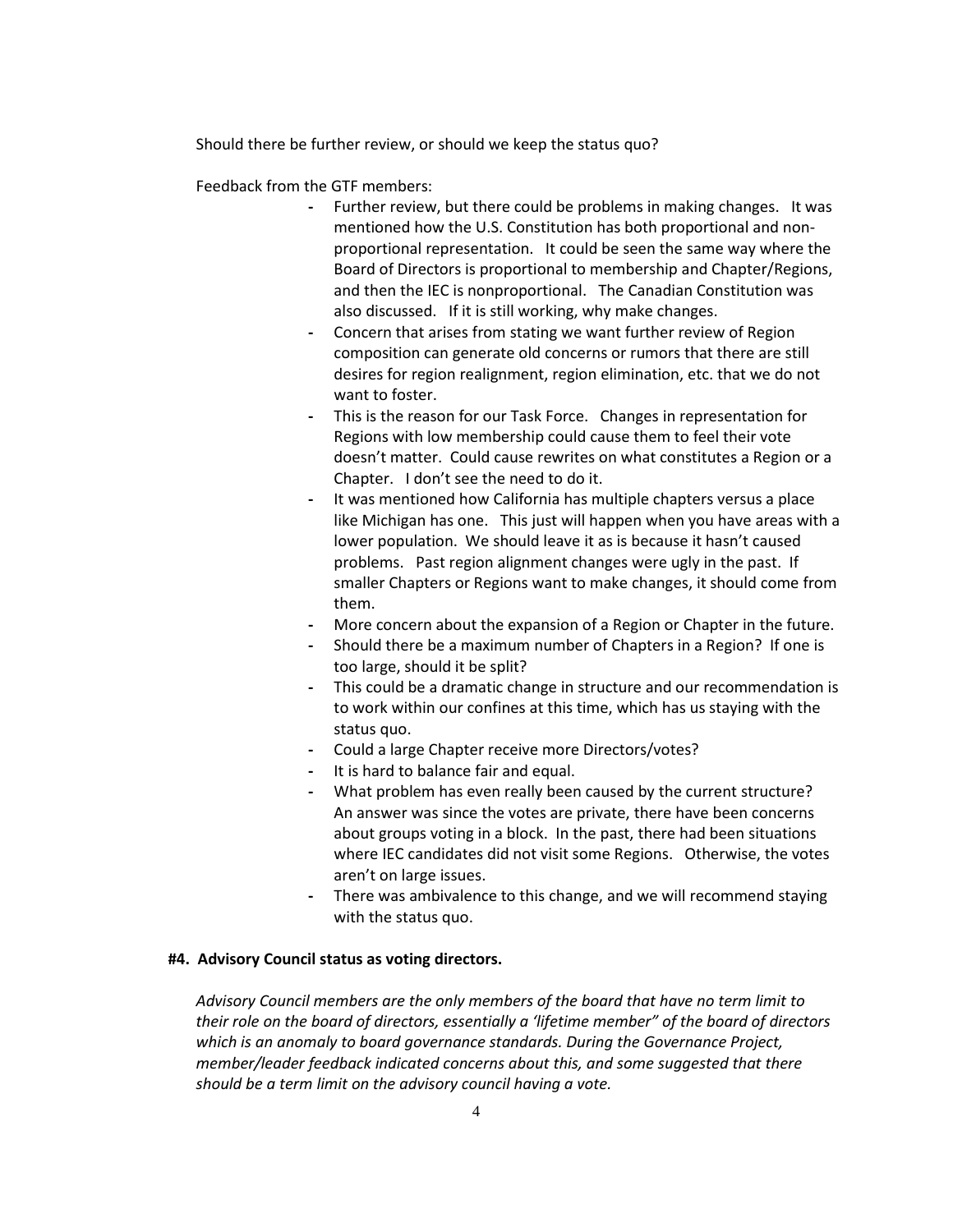*The discussions at the San Antonio meeting and the Edmonton Leadership Session round table discussion on model advantages and disadvantages garnered feedback that confirmed that the Advisory Council's voice was very highly valued, but also suggested that a limitation be placed on the privilege to vote. A possible option would be for current Advisory Council members to retain their vote for life, but a bylaw change be considered that would provide new advisory council members with a vote that expired 5 years after their International Presidency term ended. This measure, over time, would limit the formal voting body of the Advisory Council to 3-5 members with a remainder of the Advisory Council having that important tribal knowledge voice to counsel the voting group of 5.*

Feedback from the GTF members:

- **-** Before running, past Presidents were told this was a vote for life. This helps promote future involvement. There have been concerns about people getting older, and promoting younger members is good for the Advisory Council and the Association. Typically never more than 10-15 members of the Advisory Council are in attendance. They don't vote in a block. Maybe we don't want to be like everyone else. It keeps people involved.
- **-** It is a nice way to seek counsel. We need to ensure people who vote are engaged. How to come to a consensus on what we have heard. Many people feel it isn't something we should do.
- **-** Not super concerned about the quantity of Advisory Council as they vote through the Board of Directors. 140 members of the Board of Directors are from chapters. Likes how we can have Advisory Council members participate.
- **-** It is costly for past Presidents to attend. Their registration is comped, but they pay for all other expenses on their own, so they really want to attend.
- **-** There is really no impact or manipulation with them paying their own way. Having their registration comped is a salute to their invaluable past service. Taking their vote away is an Insult as long they still contribute, they provided a service.
- **-** Can we determine how many Advisory Council members have attended over the last 5 years to see if this is really an issue? If we put factual numbers to it, putting it in might calm concerns.
- **-** Advisory Council members have a responsibility to be an informed voter
- **-** There are leadership meetings for all Board of Director attendees about 6 weeks prior to the Board Meeting prior to the Annual Conference. This is an opportunity to ask questions and become informed.
- **-** One Task Force member mentioned the concern voiced is not meant to disrespect. It may be from an external perception of our association. Putting in the time doesn't mean someone has to continue to participate and have that responsibility. Some members are vehemently opposed to staying with the status quo, but they may be a vocal few. Feel we should do something, even if there hasn't been a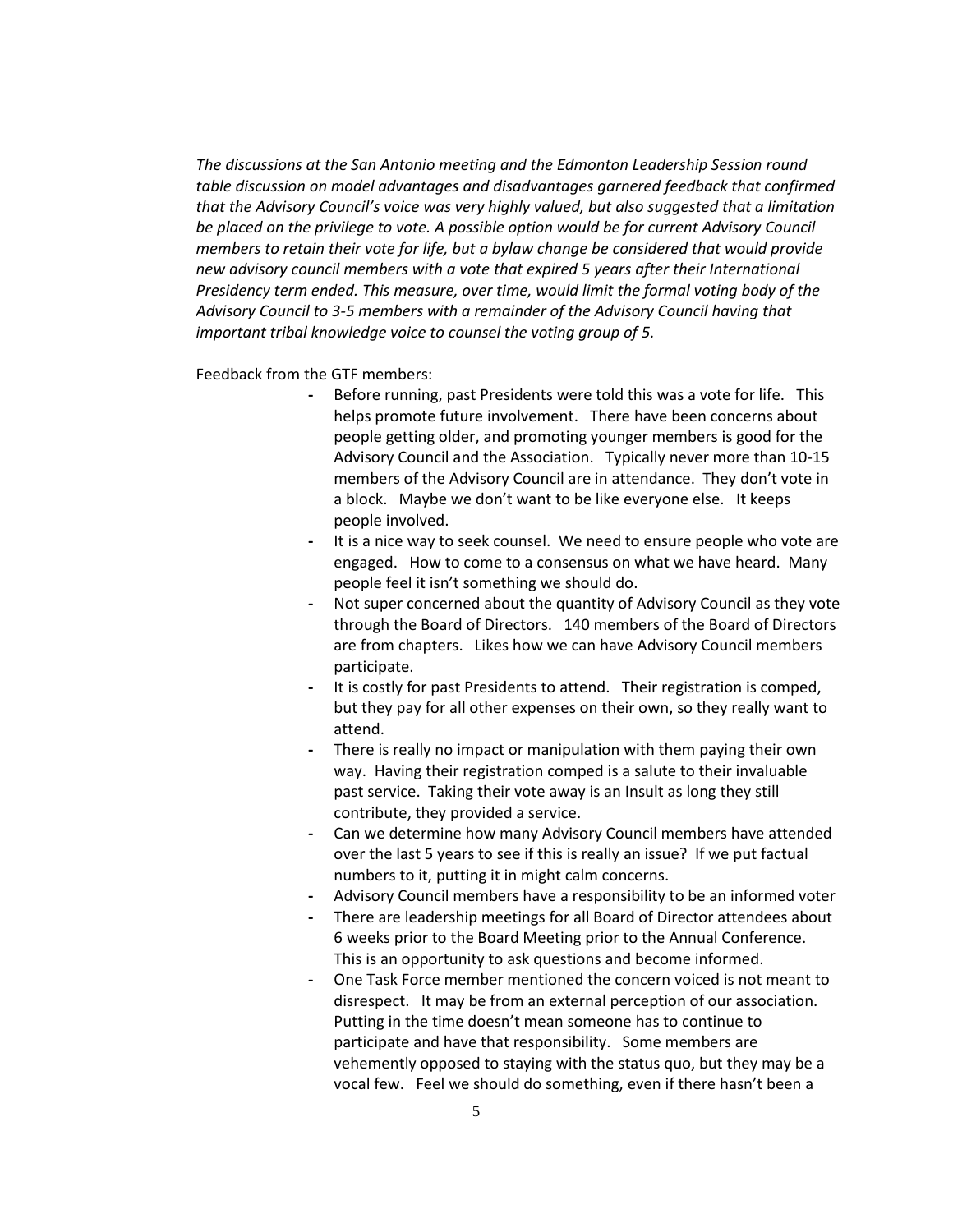problem in the past.

- **-** People need to be informed and attend other meetings to have informed voters. In a Chapter level, an officer typically serves 6-8 years and they don't have votes for life.
	- **a.** One person agreed it doesn't seem consistent with how the Chapters and Regions function. If we want to be consistent, maybe it needs to change.
	- **b.** Not the same thing with the level of commitment for Chapter officers versus IEC President? Members don't see the difference, but it is there. It is a perception.
	- **c.** If there is a feeling the level of commitment for an International President is different than a Chapter President, should it be proportional? Is a lifetime vote proportionate or should it be 5 years?
	- **d.** Region 5 has one chapter where they the past one or two Presidents are given a vote. Not all of the Chapters operate the same.
	- **e.** Board of Directors is the best way to use experience and knowledge of our past Presidents.
	- **f.** Consistency in Chapters versus IEC is something not considered before.
- **-** A decision was made to allow Lee to voice her comments before we would vote.
- **-** People feel there is a problem, is it with a few people, the group as a whole, or just a perception.
- **-** People feel there could be problems, with
	- **a.** Continuing to contribute in the future is fine, but it shouldn't require a vote. Is this the right way to ask people to continue to contribute? There is a fear that very few could influence the association greatly.
	- **b.** There are some Advisory Council members who do influence others, but there have been instances where they oppose each other.
- **-** Comments from the surveys focused on the advantage of the Advisory Council having a voice, but a disadvantage listed was them having too many votes.

# **Competency-Based Leadership Discussion:**

#5 What we envision as an ideal leadership training program for our volunteer leaders; identifying what are the key competencies needed to support the Association.

Key components for volunteer leaders. Attributes or skill sets to support the association.

- **-** Proactive and respectful communications
- **-** See and present both sides of an issue
- **-** Commitment and passion for IRWA, which can be cultivated